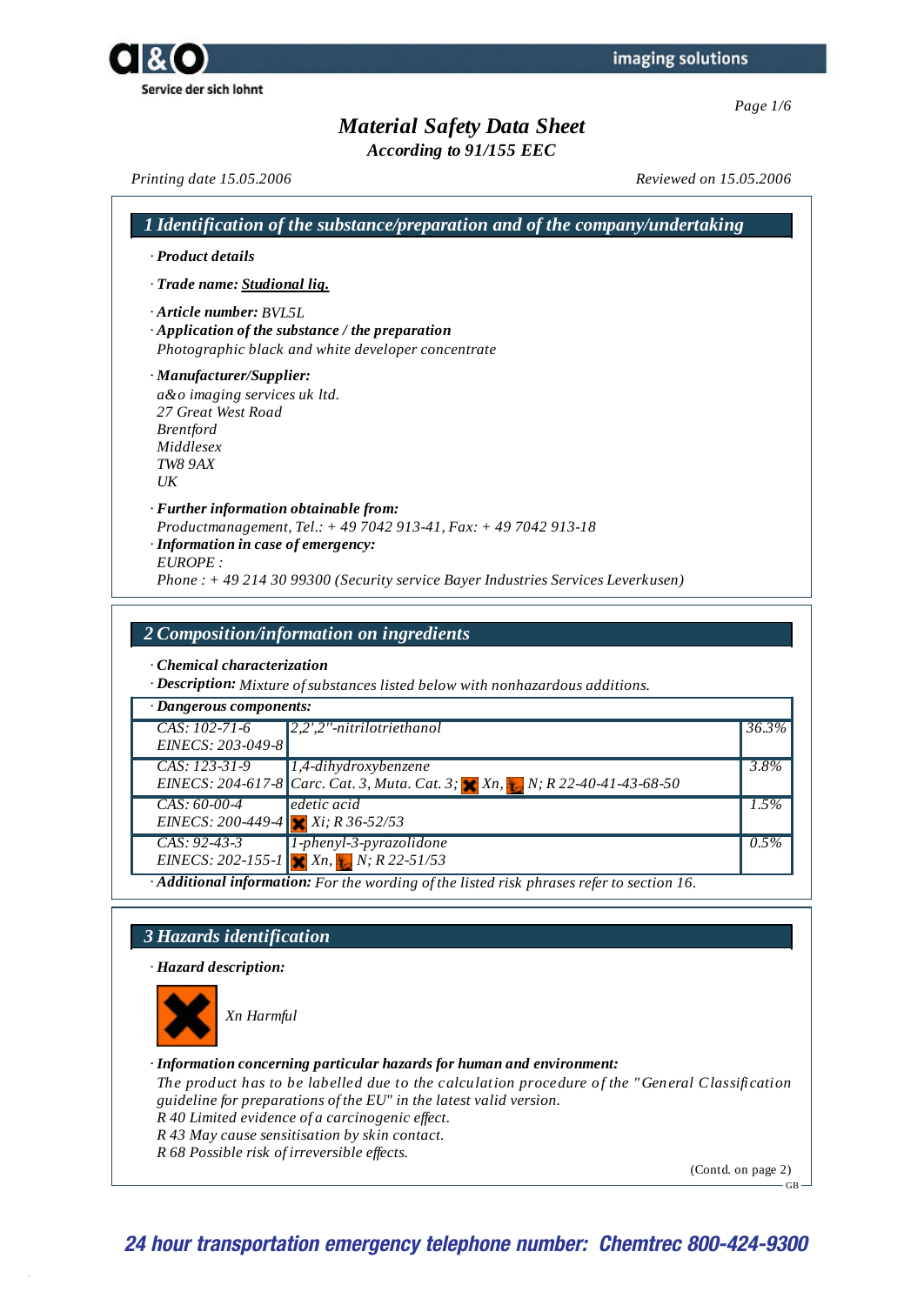



*According to 91/155 EEC*

*Printing date 15.05.2006 Reviewed on 15.05.2006*

(Contd. of page 1)

#### *Trade name: Studional liq.*

#### *· Classification system:*

*The classification is according to the latest editions of the EU-lists, and extended by company and literature data.*

### *4 First aid measures*

#### *· After inhalation:*

*Supply fresh air and to be sure call for a doctor.*

- *In case of unconsciousness place patient stably in side position for transportation.*
- *· After skin contact: Immediately wash with water and soap and rinse thoroughly.*
- *· After eye contact: Rinse opened eye for several minutes under running water.*
- *· After swallowing: Ifsymptoms persist consult doctor.*

### *5 Fire-fighting measures*

*· Suitable extinguishing agents:*

- *CO2, powder or water spray. Fight larger fires with water spray or alcohol resistant foam.*
- *· Protective equipment: No special measures required.*

### *6 Accidental release measures*

- *· Person-related safety precautions: Not required.*
- *· Measures for environmental protection:*

*Dilute with plenty of water.*

*Do not allow to enter sewers/ surface or ground water.*

*· Measures for cleaning/collecting:*

*Absorb with liquid-binding material (sand, diatomite, acid binders, universal binders, sawdust). Dispose contaminated material as waste according to item 13.*

### *7 Handling and storage*

*· Handling:*

- *· Information for safe handling: No special measures required.*
- *· Information about fire - and explosion protection: No special measures required.*

*· Storage:*

- *· Requirements to be met by storerooms and receptacles: No special requirements.*
- *· Information about storage in one common storage facility: Not required.*
- *· Further information about storage conditions: None.*

*8 Exposure controls/personal protection*

*· Additional information about design of technical facilities: No further data; see item 7.*

*· Ingredients with limit values that require monitoring at the workplace:*

*123-31-9 1,4-dihydroxybenzene*

*WEL Long-term value: 0.5 mg/m³*

(Contd. on page 3)

GB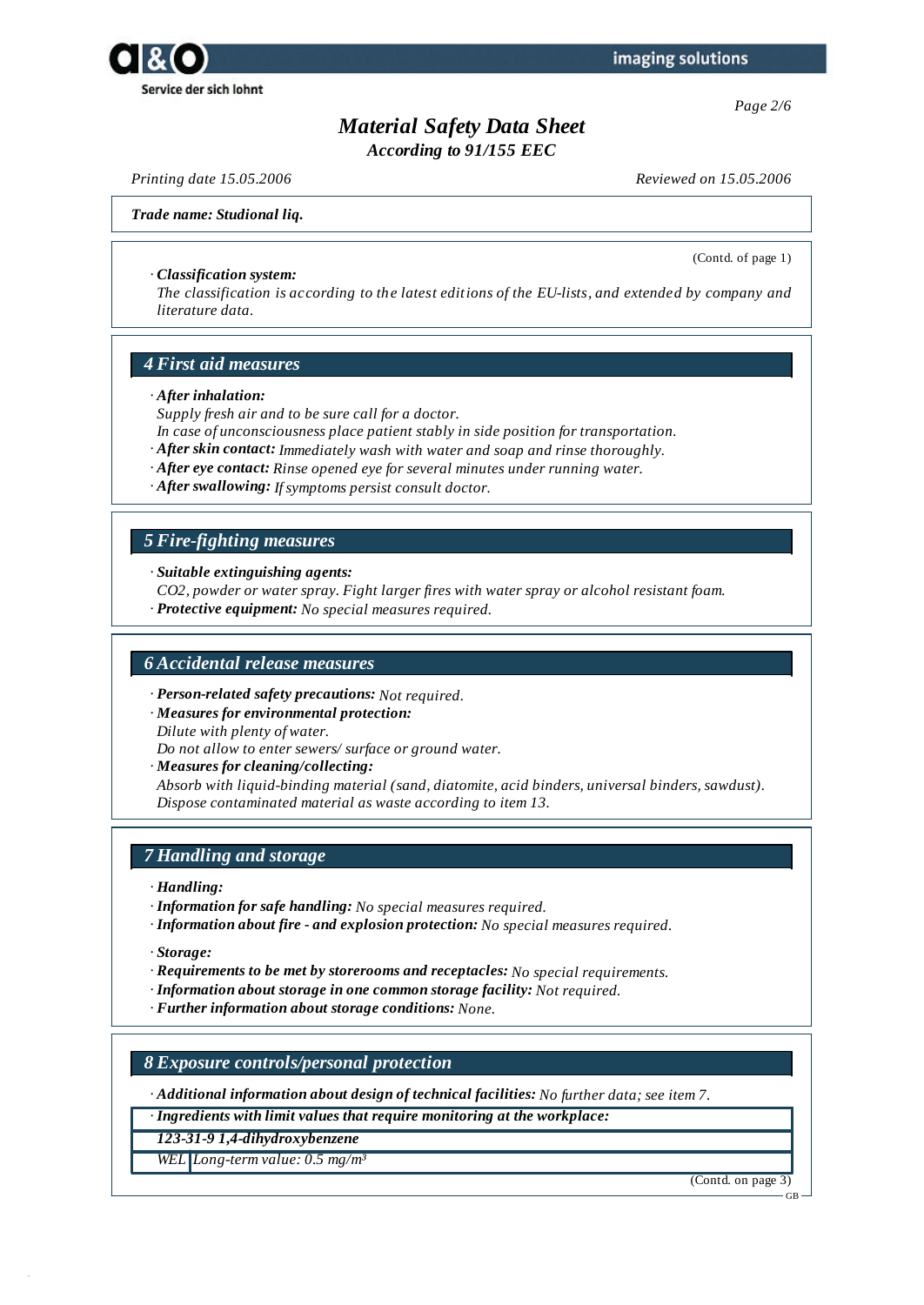



*According to 91/155 EEC*

*Printing date 15.05.2006 Reviewed on 15.05.2006*

(Contd. of page 2)

GB

### *Trade name: Studional liq.*

*· Additional information: The lists valid during the making were used as basis.*

- *· Personal protective equipment:*
- *· General protective and hygienic measures: Keep away from foodstufs, beverages and feed. Immediately remove all soiled and contaminated clothing Wash hands before breaks and at the end of work.*
- *· Respiratory protection: Not required.*
- *· Protection of hands:*



*Protective gloves*

*The glove material has to be impermeable and resistant to the product/ the substance/ the preparation.*

*Due to missing tests no recommendation to the glove material can be given for the product/ the preparation/ the chemical mixture.*

*Selection of the glove material on consideration of the penetration times, rates of dif usion and the degradation*

*· Material of gloves*

The selection of the suitable gloves does not only depend on the material, but also on further marks *of quality and varies from manufacturer to manufacturer. As the product is a preparation of several substances, the resistance of the glove material can not be calculated in advance and has therefore to be checked prior to the application.*

*· Penetration time of glove material*

*The exact break trough time has to be found out by the manufacturer of the protective gloves and has to be observed.*

*· Eye protection: Goggles recommended during refilling*

### *9 Physical and chemical properties*

| <b>General Information</b>                          |                                               |                    |
|-----------------------------------------------------|-----------------------------------------------|--------------------|
| Form:                                               | Fluid                                         |                    |
| Colour:                                             | According to product specification            |                    |
| Odour:                                              | Characteristic                                |                    |
| $\cdot$ Change in condition                         |                                               |                    |
| Melting point/Melting range: Undetermined.          |                                               |                    |
| <i>Boiling point/Boiling range:</i> $100^{\circ}$ C |                                               |                    |
| $\cdot$ Flash point:                                | Not applicable.                               |                    |
| · Ignition temperature:                             | $305^{\circ}C$                                |                    |
| $·$ <i>Self-igniting:</i>                           | Product is not selfigniting.                  |                    |
| · Danger of explosion:                              | Product does not present an explosion hazard. |                    |
| $\cdot$ Vapour pressure at 20 $\cdot$ C:            | $23$ hPa                                      |                    |
| $\cdot$ Density at 20°C:                            | $1.196$ g/cm <sup>3</sup>                     |                    |
|                                                     |                                               | (Contd. on page 4) |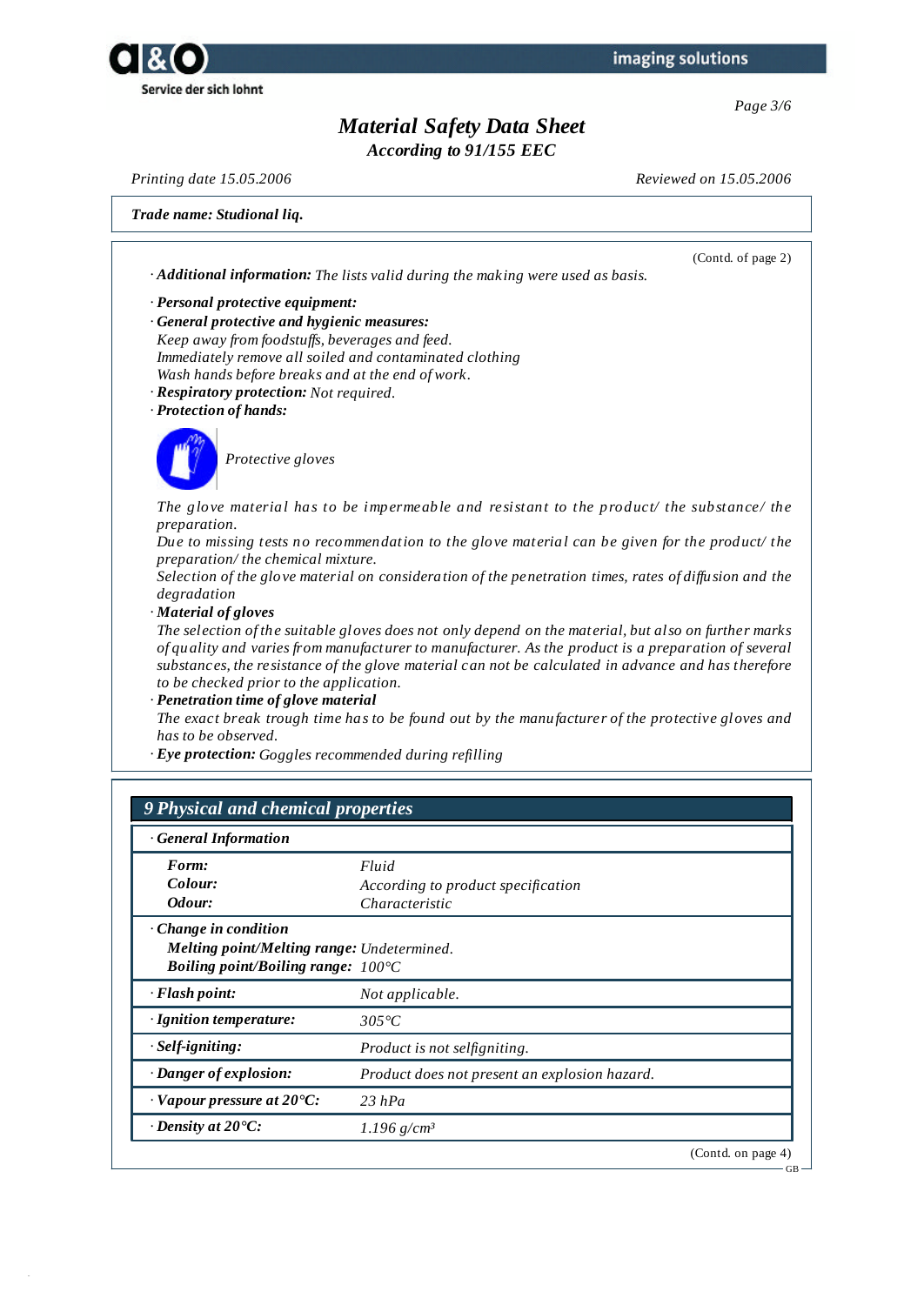



*According to 91/155 EEC*

*Printing date 15.05.2006 Reviewed on 15.05.2006*

*Trade name: Studional liq.*

|                                              |                      | (Contd. of page 3) |
|----------------------------------------------|----------------------|--------------------|
| · Solubility in / Miscibility with<br>water: | Fully miscible.      |                    |
| $\cdot$ pH-value at 20 $\textdegree$ C:      | 10.1                 |                    |
| $\cdot$ Viscosity:                           |                      |                    |
| Kinematic at $20^{\circ}$ C:                 | $12 s$ (DIN 53211/4) |                    |
| · Solvent content:                           |                      |                    |
| Organic solvents:                            | 36.3%                |                    |
| Water:                                       | 36.8%                |                    |
| · Solids content:                            | 26.9%                |                    |

## *10 Stability and reactivity*

*· Thermal decomposition / conditions to be avoided:*

*No decomposition if used according to specifications.*

*· Dangerous reactions No dangerous reactions known.*

*· Dangerous decomposition products: No dangerous decomposition products known.*

## *11 Toxicological information*

*· Acute toxicity:*

*· LD/LC50 values relevant for classification:*

*123-31-9 1,4-dihydroxybenzene*

*Oral LD50 320 mg/kg (rat)*

*· Primary irritant effect:*

*· on the skin: No irritant ef ect.*

*· on the eye: No irritating ef ect.*

*· Sensitization: Sensitization possible through skin contact.*

*· Additional toxicological information:*

*The product shows the following dangers according to the calculation method of the General EU Classification Guidelines for Preparations as issued in the latest version: Irritant*

## *12 Ecological information*

*· General notes:*

*Water hazard class 3 (German Regulation) (Self-assessment): extremely hazardous for water Do not allow product to reach ground water, water course or sewage system, even in small quantities.*

*Danger to drinking water if even extremely small quantities leak into the ground.*

(Contd. on page 5)

GB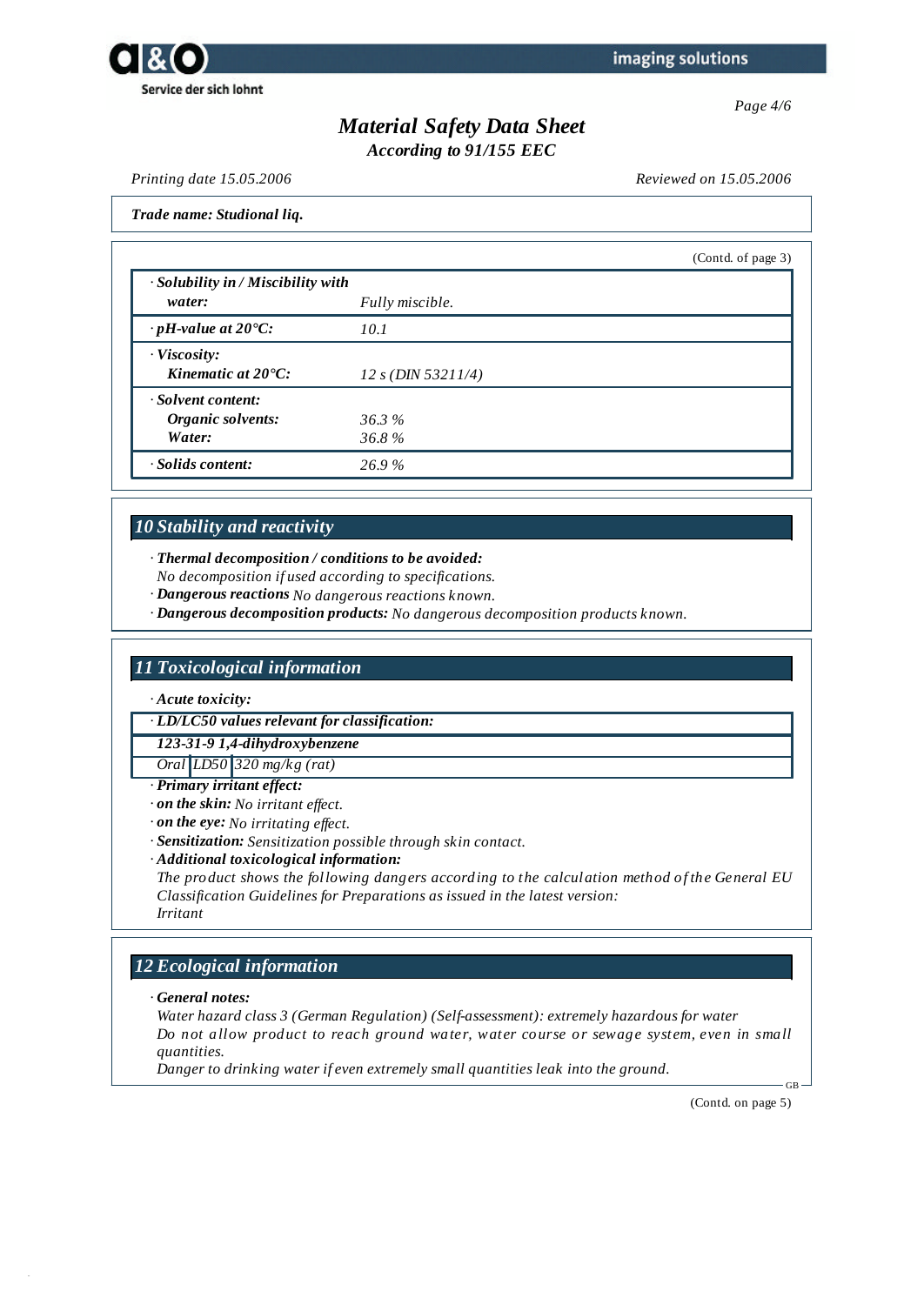

*Page 5/6*

# *Material Safety Data Sheet*

*According to 91/155 EEC*

*Printing date 15.05.2006 Reviewed on 15.05.2006*

*Trade name: Studional liq.*

(Contd. of page 4)

### *13 Disposal considerations*

*· Product:*

*· Recommendation*

*Must not be disposed together with household garbage. Do not allow product to reach sewage system.*

- *· Uncleaned packaging:*
- *· Recommendation: Disposal must be made according to of icial regulations.*
- *· Recommended cleansing agents: Water, if necessary together with cleansing agents.*

### *14 Transport information*

*· Land transport ADR/RID (cross-border)*

- *· ADR/RID class: -*
- *· Maritime transport IMDG:*
- *· IMDG Class: -*
- *· Marine pollutant: No*
- *· Air transport ICAO-TI and IATA-DGR:*

*· ICAO/IATA Class: -*

### *15 Regulatory information*

*· Labelling according to EU guidelines:*

*The product has been classified and marked in accordance with EU Directives / Ordinance on Hazardous Materials.*

- *· Code letter and hazard designation of product: Xn Harmful*
- *· Hazard-determining components of labelling: 1,4-dihydroxybenzene*
- *· Risk phrases:*

*40 Limited evidence of a carcinogenic ef ect. 43 May cause sensitisation by skin contact. 68 Possible risk of irreversible ef ects.*

#### *· Safety phrases:*

*36/37/39 Wear suitable protective clothing, gloves and eye/face protection.*

### *· National regulations:*

|        | Class Share in $\%$ |
|--------|---------------------|
| Wasser | 36.8                |
|        | 3.8                 |
| ΝK     | 36.3                |

(Contd. on page 6)

GB